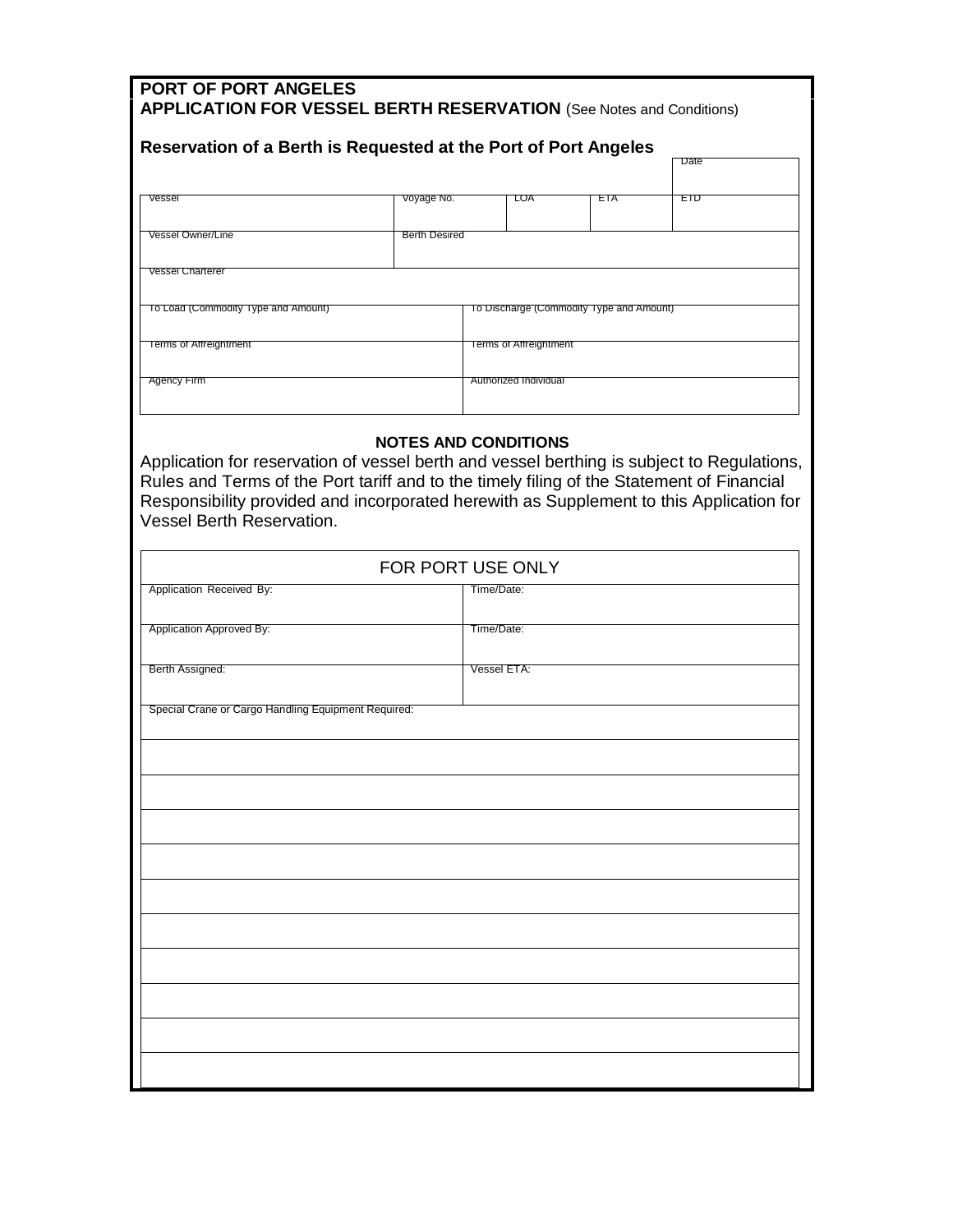| <b>PORT OF PORT ANGELES</b>                                                                                                                                                                                                                                                                                                             |                        |                                          |                                          |     |  |                            |  |  |
|-----------------------------------------------------------------------------------------------------------------------------------------------------------------------------------------------------------------------------------------------------------------------------------------------------------------------------------------|------------------------|------------------------------------------|------------------------------------------|-----|--|----------------------------|--|--|
| SUPPLEMENT TO APPLICATION FOR VESSEL BERTH RESERVATION                                                                                                                                                                                                                                                                                  |                        |                                          |                                          |     |  |                            |  |  |
|                                                                                                                                                                                                                                                                                                                                         |                        |                                          |                                          |     |  | Date                       |  |  |
| Vessel                                                                                                                                                                                                                                                                                                                                  | Voyage No.             |                                          | LOA                                      | ETA |  | EID                        |  |  |
|                                                                                                                                                                                                                                                                                                                                         |                        |                                          |                                          |     |  |                            |  |  |
| <b>Vessel Owner/Line</b>                                                                                                                                                                                                                                                                                                                | <b>Berth Desired</b>   |                                          |                                          |     |  |                            |  |  |
|                                                                                                                                                                                                                                                                                                                                         |                        |                                          |                                          |     |  |                            |  |  |
| <b>Vessel Charterer</b>                                                                                                                                                                                                                                                                                                                 |                        |                                          |                                          |     |  |                            |  |  |
|                                                                                                                                                                                                                                                                                                                                         |                        |                                          |                                          |     |  |                            |  |  |
| To Load (Commodity Type and Amount)                                                                                                                                                                                                                                                                                                     |                        | To Discharge (Commodity Type and Amount) |                                          |     |  |                            |  |  |
| <b>Terms of Affreightment</b>                                                                                                                                                                                                                                                                                                           |                        | <b>Terms of Affreightment</b>            |                                          |     |  |                            |  |  |
|                                                                                                                                                                                                                                                                                                                                         |                        |                                          |                                          |     |  |                            |  |  |
| Agency Firm                                                                                                                                                                                                                                                                                                                             |                        | Authorized Individual                    |                                          |     |  |                            |  |  |
|                                                                                                                                                                                                                                                                                                                                         |                        |                                          |                                          |     |  |                            |  |  |
|                                                                                                                                                                                                                                                                                                                                         |                        |                                          |                                          |     |  |                            |  |  |
| Note: Separate submissions of this document are required when the vessel affreightment for part of the<br>cargo differs from the terms of the affreightment for any other part of the cargo.                                                                                                                                            |                        |                                          |                                          |     |  |                            |  |  |
|                                                                                                                                                                                                                                                                                                                                         |                        |                                          |                                          |     |  |                            |  |  |
| <b>Category of Port Changes</b>                                                                                                                                                                                                                                                                                                         |                        | <b>Party Responsible</b><br>for Payment  | <b>Estimated</b><br><b>Dollar Amount</b> |     |  | For Port/Dock Operator Use |  |  |
| Dockage<br>1.                                                                                                                                                                                                                                                                                                                           |                        |                                          |                                          |     |  |                            |  |  |
| Wharfage<br>2.                                                                                                                                                                                                                                                                                                                          |                        |                                          |                                          |     |  |                            |  |  |
| 3.<br>Service and Facility Charge                                                                                                                                                                                                                                                                                                       |                        |                                          |                                          |     |  |                            |  |  |
| 4.<br>Handling                                                                                                                                                                                                                                                                                                                          |                        |                                          |                                          |     |  |                            |  |  |
| Misc. (Water, Electricity, Etc.)<br>5.                                                                                                                                                                                                                                                                                                  |                        |                                          |                                          |     |  |                            |  |  |
| 6.<br><b>Security Fee</b>                                                                                                                                                                                                                                                                                                               |                        |                                          |                                          |     |  |                            |  |  |
| Pursuant to the instructions set forth in Conditions of Berth Reservation, the undersigned hereby seeks the<br>arrangement of berthing facilities on behalf of the above-named vessels, and attests to the accuracy of the<br>information provided to the extent set forth in Paragraph C.<br>(As Agent Only)<br>Date:<br>(Berth Agent) |                        |                                          |                                          |     |  |                            |  |  |
|                                                                                                                                                                                                                                                                                                                                         |                        |                                          |                                          |     |  |                            |  |  |
| Acceptance of Financially Responsibility for Payment                                                                                                                                                                                                                                                                                    |                        |                                          |                                          |     |  |                            |  |  |
| In connection with the Application for Vessel Berth Reservations dated                                                                                                                                                                                                                                                                  |                        |                                          |                                          |     |  | 20                         |  |  |
| the undersigned hereby accepts responsibility, on its own behalf, for payment of the port charges listed<br>under the line items as designated below which correspond with those designated in the above                                                                                                                                |                        |                                          |                                          |     |  |                            |  |  |
| Supplement to Application for Vessel Berth Reservation, in a maximum amount not to exceed 125 percent                                                                                                                                                                                                                                   |                        |                                          |                                          |     |  |                            |  |  |
| (125%) of the aggregate estimated dollar amount shown above for the relevant line items, or 125 percent                                                                                                                                                                                                                                 |                        |                                          |                                          |     |  |                            |  |  |
| (125%) of such other sum as the Port, after review and revision of such estimates, has provided to the                                                                                                                                                                                                                                  |                        |                                          |                                          |     |  |                            |  |  |
| undersigned in writing, in which latter case a copy of such writing is physically attached hereto.<br>Category of Port Charges Line item(s) No.                                                                                                                                                                                         |                        |                                          |                                          |     |  | For Port/Dock Operator Use |  |  |
|                                                                                                                                                                                                                                                                                                                                         |                        |                                          |                                          |     |  |                            |  |  |
| (Name of Company)                                                                                                                                                                                                                                                                                                                       | (Authorized Signature) |                                          |                                          |     |  |                            |  |  |
|                                                                                                                                                                                                                                                                                                                                         |                        |                                          |                                          |     |  |                            |  |  |
| Category of Port Charges Line item(s) No.                                                                                                                                                                                                                                                                                               |                        |                                          |                                          |     |  |                            |  |  |
|                                                                                                                                                                                                                                                                                                                                         |                        |                                          |                                          |     |  |                            |  |  |
| (Name of Company)                                                                                                                                                                                                                                                                                                                       | (Authorized Signature) |                                          |                                          |     |  |                            |  |  |
|                                                                                                                                                                                                                                                                                                                                         |                        |                                          |                                          |     |  |                            |  |  |
| Category of Port Charges Line item(s) No.                                                                                                                                                                                                                                                                                               |                        |                                          |                                          |     |  |                            |  |  |
| (Name of Company)                                                                                                                                                                                                                                                                                                                       | (Authorized Signature) |                                          |                                          |     |  |                            |  |  |
|                                                                                                                                                                                                                                                                                                                                         |                        |                                          |                                          |     |  |                            |  |  |
| Note: Pursuant to Port of Port Angeles Tariff Rule No. 108, in all instances where the "Party Responsible                                                                                                                                                                                                                               |                        |                                          |                                          |     |  |                            |  |  |
| for Payment" listed above has not established credit worthiness with the Port and where responsibility for                                                                                                                                                                                                                              |                        |                                          |                                          |     |  |                            |  |  |
| port charges has not been accepted by another credit worthy entity, the Port shall require payment of cash                                                                                                                                                                                                                              |                        |                                          |                                          |     |  |                            |  |  |
| in advance or posting of acceptable security prior to vessel berthing.                                                                                                                                                                                                                                                                  |                        |                                          |                                          |     |  |                            |  |  |